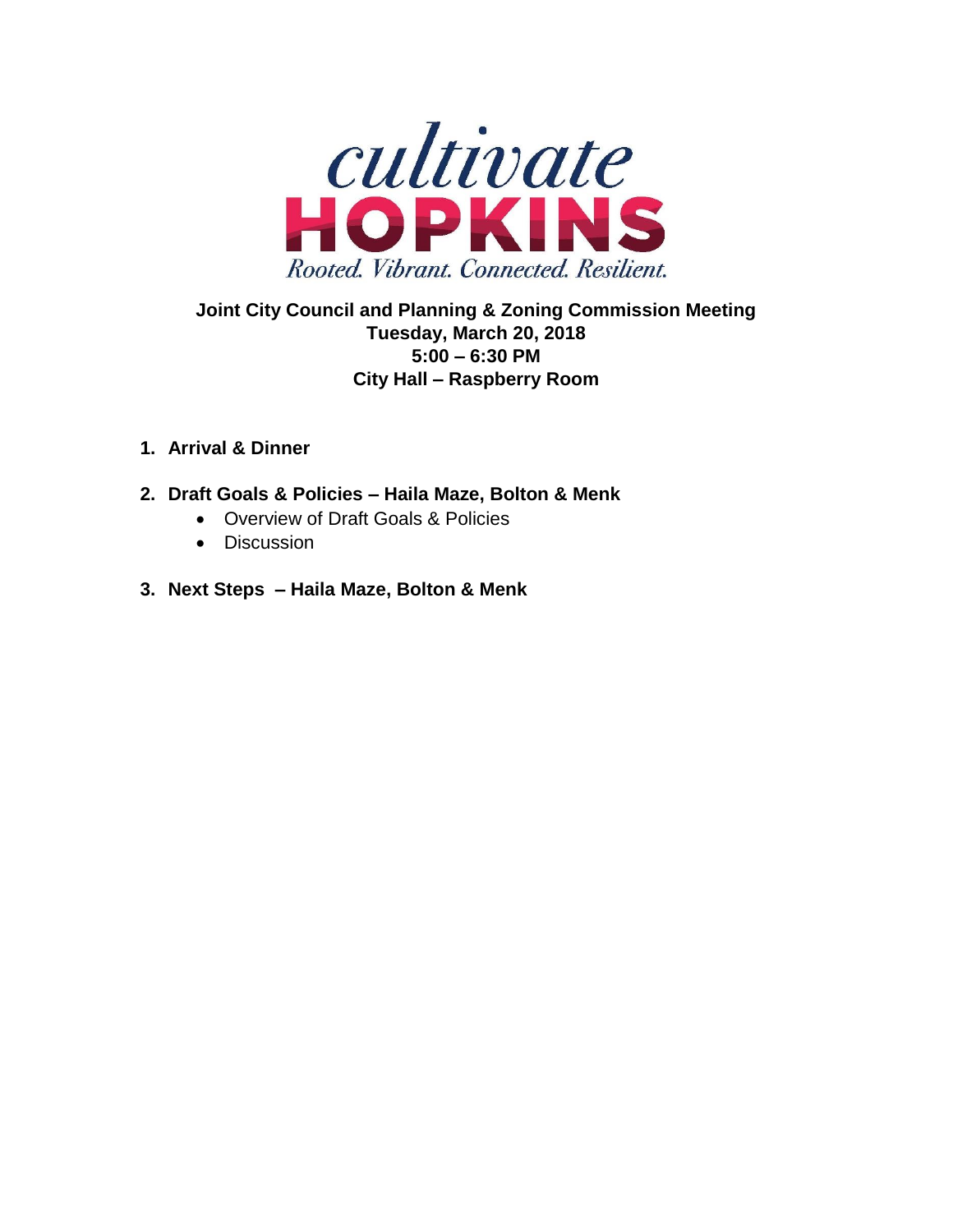

| To:      | Honorable Mayor and City Council<br>Planning & Zoning Commission<br>2040 Comprehensive Plan Advisory Committee |
|----------|----------------------------------------------------------------------------------------------------------------|
| From:    | Haila Maze, Senior Urban Planner and Jason Lindahl, City Planner                                               |
| Date:    | March 20, 2018                                                                                                 |
| Subject: | Cultivate Hopkins Comprehensive Plan Update                                                                    |

#### **Overview**

The purpose of this meeting is to provide an overview of draft recommendations coming out of the Cultivate Hopkins planning process and to ensure they are consistent with the goals and preferences of City elected and appointed leadership. As you review this memo and attached policy statements, please consider the following questions:

- $\Box$  Are the main topics we are focusing on the most important ones to the future of the City? Are we missing anything?
- □ Do you have any concerns about the proposed policy directions?
- □ What are the most important things you think this plan could accomplish?

## **The Story of Hopkins**

The story of the City of Hopkins is one of reinvention and renewal, while still maintaining the place's core identity and unique character.

Like many small towns, the first settlement in this location sprung up as a modest clustering of housing and businesses along a railroad line, serving local farmers and factory workers. The distinctive direction for Hopkins is that it chose to embrace change, without erasing its past. Decades of growth and investment have added a wide range of housing, commercial, industrial, and institutional uses to the original core settlement. However, the original layout and form of the traditional small town has remained at the heart, instead of being swept away in the name of progress. This has meant continual efforts to reinvent and renew older areas, so that they can accommodate change.

The result is a community that has managed to merge old and new, bringing together the classic charm of a small town with modern amenities. The faces of Hopkins reflect this continuum as well, with households tracing their history back to its origins (and indigenous people who originally inhabited this area) alongside those that are new to both the city and even the nation.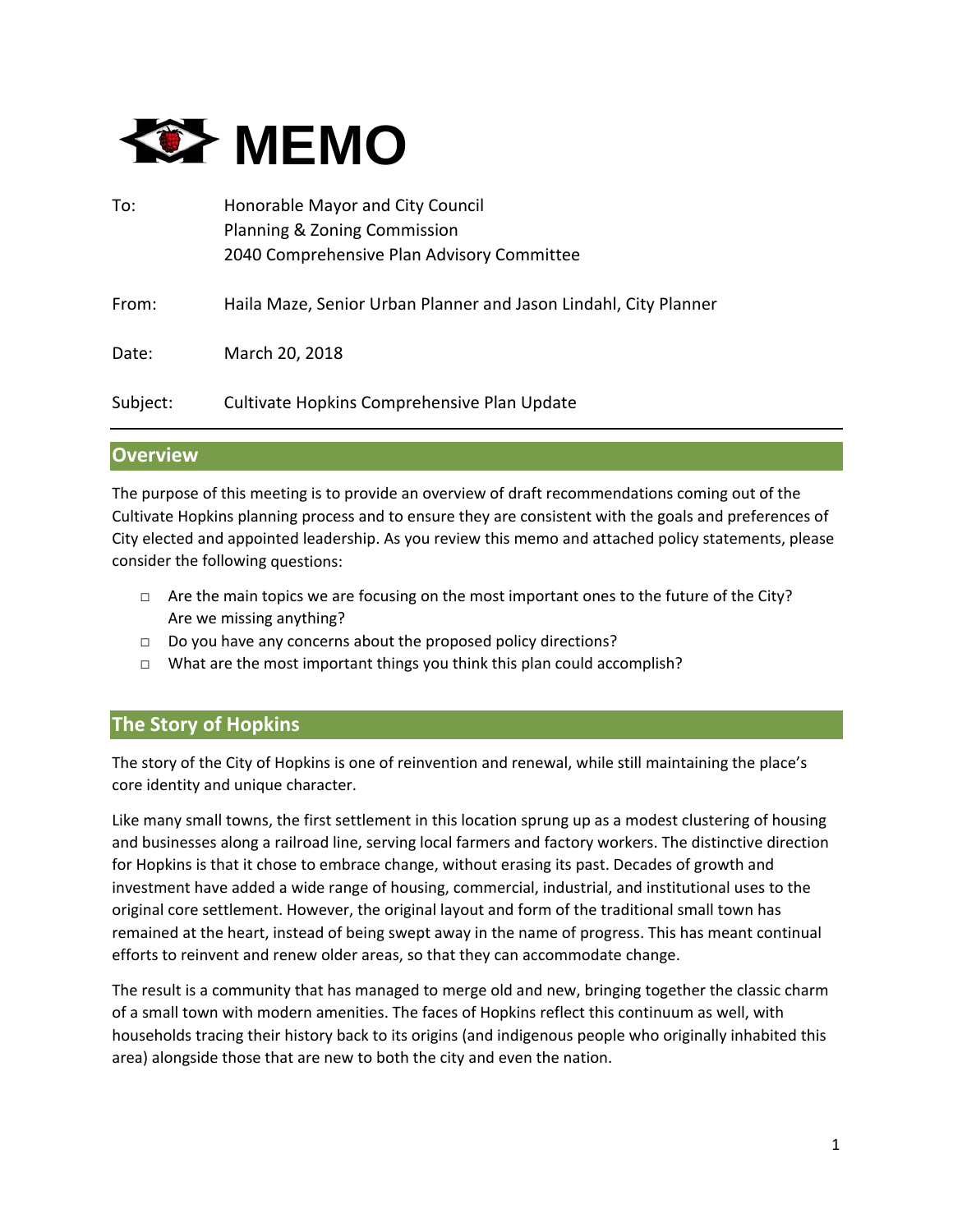This experience and history translates into a built‐in understanding of the principles and values of sustainability – a long term perspective of how to sustain a community successfully over time. As the past has shown, this process is a continuum, not a destination, and change will continue to happen even in places that remain essentially the same.

The 2018 Comprehensive Plan further explores the concept of sustainability – and the related concept of resilience – and what it means to plan for the future of the city with this in mind. As outlined below, this has implications for all elements of the community environment: built, natural, social, and economic. These concepts are summarized in the Cultivate Hopkins tagline: "Rooted. Vibrant. Connected. Resilient."

### **Purpose of the Plan**

The purpose of this plan update is to provide long range guidance for growth, development, and investment in the City of Hopkins. It will replace the City's current comprehensive plan which was adopted in 2009. This comprehensive plan envisions the growth and change the community will see by 2040, and creates a framework for what the City needs to do to get there. To do this, the plan interweaves guidance from City‐established goals, public comments and feedback, past plans and initiatives, and analysis of data and trends.

As a community within the seven county Twin Cities metropolitan region, Hopkins is required by state statute to update its comprehensive plan every ten years, as part of an overall regional planning cycle managed through the Metropolitan Council. This plan will fulfill all requirements of this cycle.

Over the next ten years, the City will make numerous decisions related to development, infrastructure, public services, budgeting, and many other topics that need to be aligned with its overall goals. This plan provides a framework for this decision making process – to ensure consistency, and progress toward longer range goals.

### **Vision and Goals**

The foundation for the citywide vision guiding this plan is found in the 2018 Hopkins City Council Goals and Strategic Plan, adopted by the City Council in 2017 at the start of the comprehensive plan update process. While these goals do not provide detailed guidance for every area covered by the plan, they focus attention on the most important elements for consideration and action.

The mission for the City is "Inspire. Educate. Involve. Communicate." The vision and goals provide a picture of the city as a place that people can call home, connect with one another, and explore on foot, bicycle, or transit. It focuses on inclusion of everyone – in community events, governmental services, and decision making processes. This spirit has been modeled in the planning process for the comprehensive plan, as well as its goals, policies, and priorities.

## **What's New?**

The vision and goals also contributed to the decision during the planning process to go over and above what is required in a comprehensive plan, to include some new elements not previously featured. These sections, detailed on the following page, will include: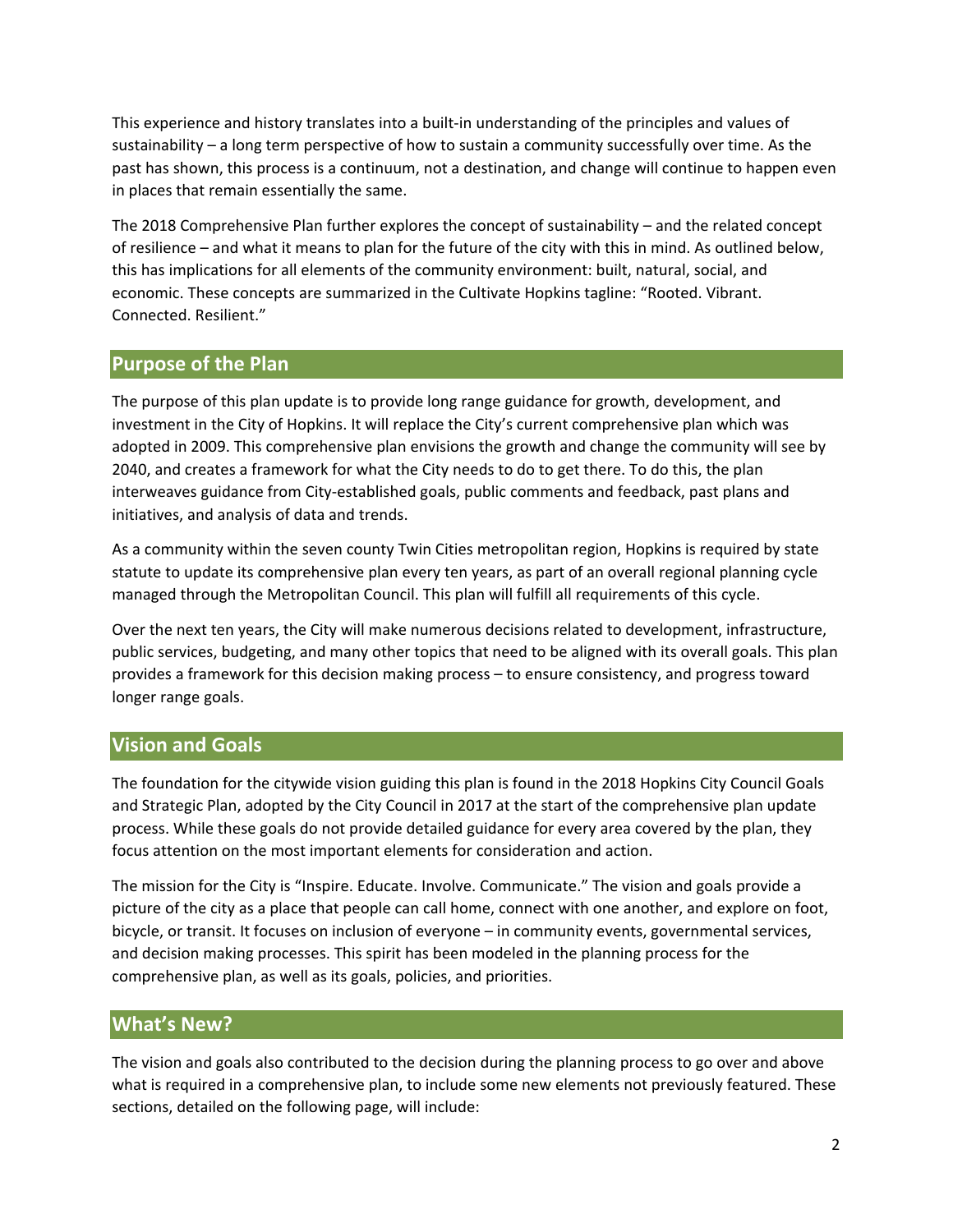- New element on quality of life in Hopkins, facilitated through cross‐sector and cross‐ discipline collaboration, including safety and emergency preparedness, community facilities and infrastructure, and public health
- New element on sense of community, exploring equity, race, and social connectedness, and the role of the city in addressing disparities and encouraging engagement and connections.
- New details related to natural resources and environmental responsibility, including renewable energy, climate change and resilience, and sustainable building practices.
- Expanded focus on economic competitiveness, including community economic development, business development, education, and disparities.

# **Sustainability Framework**

The vision for Hopkins is that of a sustainable community – defined as one that meets the needs of the present without compromising the ability of future generations to meet theirs. It is also envisioned as a resilient community – defined as one that is able to respond to social, economic, and environmental changes and disruptions while maintaining its integrity and purpose.

The City of Hopkins consulted several best practice materials to shape and inform the framework for the comprehensive plan update. The primary source was Sustaining Places: Best Practices for Comprehensive Plan (American Planning Association, 2015). This document details national best practices for creating a sustainable, resilient and complete community. Traditionally, comprehensive plans were developed from a top‐down approach with separate stand‐alone chapters focused primarily on land use and physical development. By comparison, Hopkins is using the Sustaining Places document to further enhances the City's existing work and ensure the new comprehensive plan fully embraces the topics of resilience, system thinking, community engagement, equity, adaptation and measurable implementation practices. To supplement this framework, the following resources will be used to provide more detailed information, implementation strategies and performance matrix in specific topic areas.

- **STAR Community Rating System.** The Sustainability Tools for Assessing and Rating Communities (STAR) system, developed by STAR Communities, is used to rate community performance on a range of topics related to promoting local sustainability.
- **GreenStep Cities.** Minnesota GreenStep Cities is a voluntary program for cities that helps them achieve goals in sustainability and quality of life.
- **Regional Indicators Initiative.** Hopkins has participated in the Regional Indicators Initiative, which helps participating communities to benchmark their status on a range of metrics, to measure progress against itself and peer communities.
- **Climate Resilience Workshop Series.** In early 2017, Hopkins participated with six other cities in a workshop series designed to identify opportunities to build resilience related to local climate change.

## **The Four Environments**

Sustainability may be new to comprehensive planning but not to Hopkins. The City Council Goals and Strategic Plan and many of the City's existing practices and planning documents incorporated various aspects of sustainability. The Cultivate Hopkins 2040 Comprehensive Plan Update seeks to fit together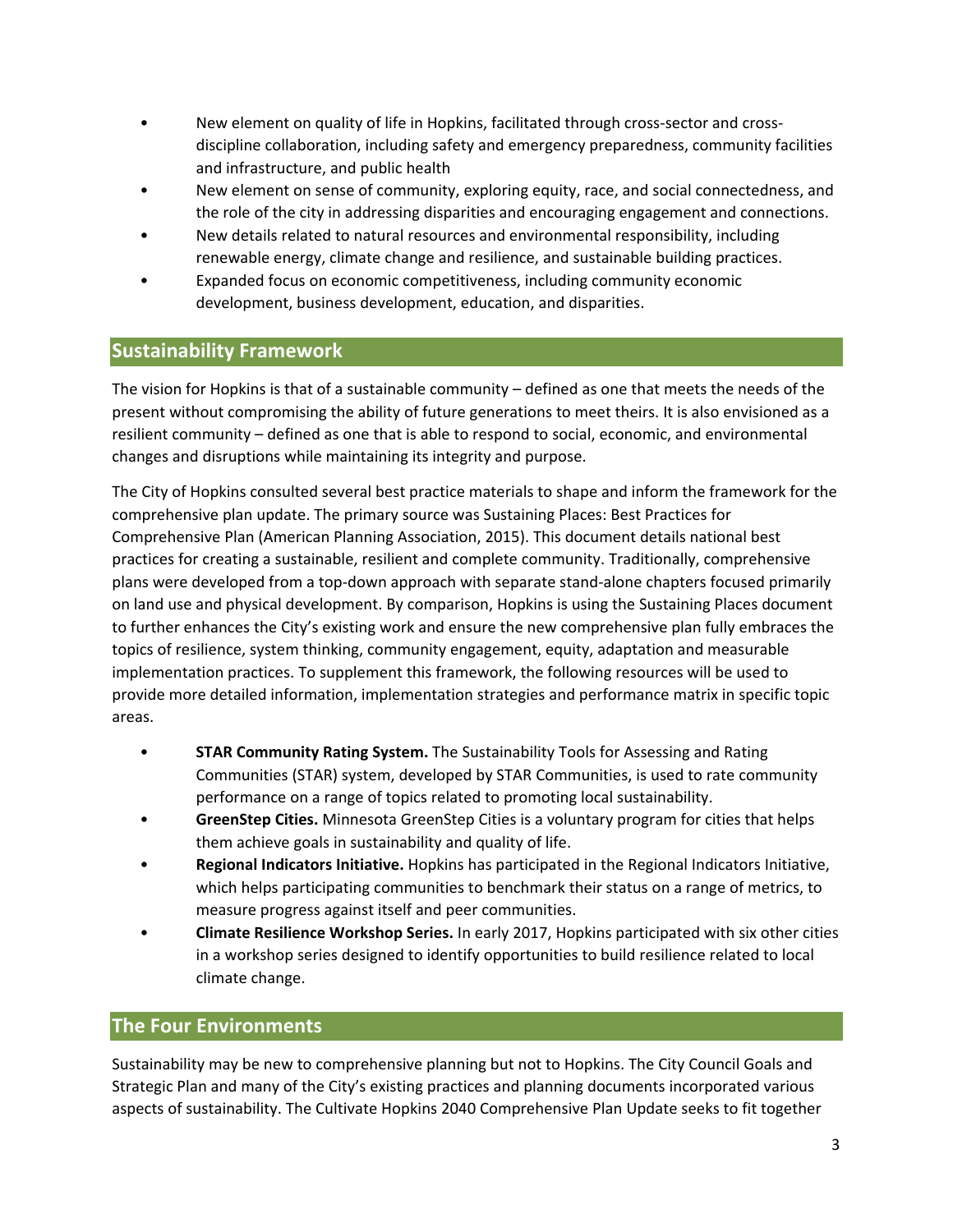the City's existing vision, goals and policies with comprehensive planning best practices in a more relatable, interconnected and measurable comprehensive plan for the future of Hopkins. Rather than traditional individual chapters focused on land use and physical development, the Cultivate Hopkins plan looks at the community's through four environments detailed below.

# Built Environment

The built environment is defined as all human‐made elements of a space where people live, work, and play. It includes sections on land use and development, multimodal transportation, and housing and neighborhoods. This is the most traditional element of city planning – and the land use map and supporting descriptions are at the hub of the planning framework.

# Social Environment

The social environment is defined as human interaction and engagement in the community. It includes sections on public services and facilities, education, public health, community connections, equity, and arts and culture. Much of the content for this element is new to the Hopkins comprehensive plan this time around, motivated by the City's focus on related issues as citywide priorities.

# Natural Environment

The natural environment relates to natural systems and resources, including land, water, air, habitat, and ecology. In addition to addressing policies around these specific systems and resources, it includes direction for practices that are specifically aimed at protecting or improving the natural environment, including guidance for parks and open space, renewable energy, and climate change resilience.

# Economic Environment

The economic environment covers the economy, jobs, businesses, income and poverty, and affordability. This section includes economic development and competitiveness, and guidance for Downtown Hopkins (as the city's economic hub). Issues related to affordability and poverty are covered in overlapping sections in the built environment (housing) and social environment (equity).







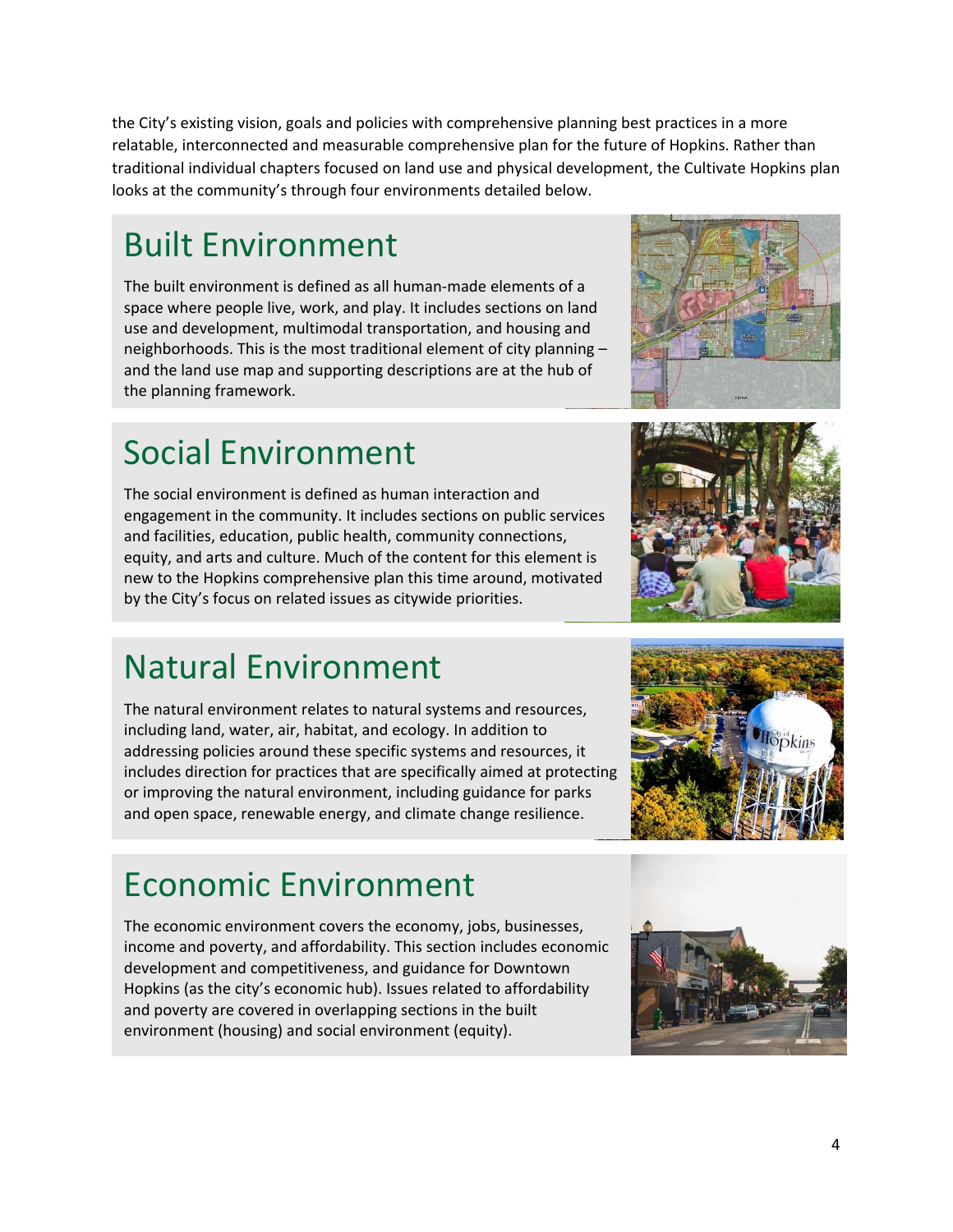# **A Plan for the Whole City**

As is traditionally the case for comprehensive plans, the task of developing the document is being led by the planning staff of the City. However, as this is a plan for the **entire** City, there are elements which apply to the work of all City leadership and staff. Ways this plan will be used across the entire City include:

- Provides support for any major new initiatives or investments
- Guides priorities for capital project budgeting
- Puts short term implementation in context of longer term goals
- Establishing a framework for making decisions

As such, we are meeting in advance with department heads across the City to ensure that the direction presented here adequately represents their area of expertise.

#### **Work Session Discussion**

There has already been significant outreach and research as part of the comprehensive plan update process, including regular meetings of the Advisory Committee. At this point, a set of draft goals and policies have been drafted that will form the main substance of the plan update – along with a full documentation of the existing conditions, trends and challenges, analysis of data, and public input that inform the development and refinement of these goals and policies.

At this point, it is vital to have City Council and Planning Commission feedback on the following questions:

- $\Box$  Are the main topics we are focusing on the most important ones to the future of the City? Are we missing anything?
- □ Do you have any concerns about the proposed policy directions?
- □ What are the most important things you think this plan could accomplish?